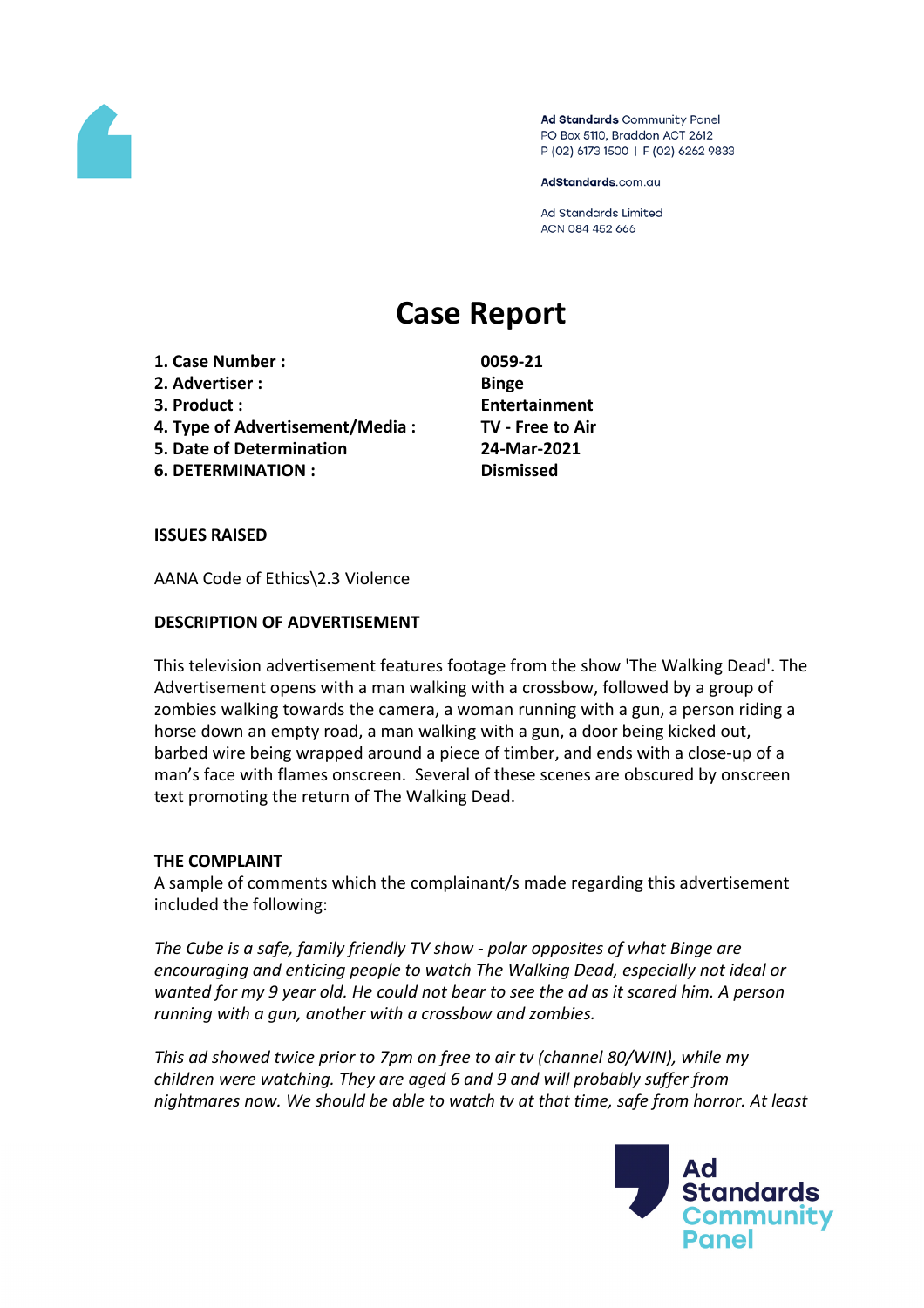

*with the news we can switch the channel off when we hear what is coming, but with this ad, the images showed up quickly with very little warning. I have no objection to the show "The Walking Dead" (I used to watch it myself), what I object to is the horror images showing at a time when children are likely to be watching tv. That time slot is not appropriate to be showing horror content.*

## **THE ADVERTISER'S RESPONSE**

Comments which the advertiser made in response to the complainant/s regarding this advertisement include the following:

*We refer to the Complaints made against Binge which were received from Ad Standards on 4 March 2021 and 16 March 2021. Foxtel Management Pty Limited (Foxtel) provides this response on behalf of Binge.*

*Description of the Advertisement*

*From the information provided by Ad Standards, we understand that the Complaints relate to a 15 second advertisement promoting the return of the television series, The Walking Dead, which is available to watch on Binge (Advertisement).* 

*The Advertisement contains footage from The Walking Dead, a survival adventure series that explores the onset of a zombie apocalypse. The Advertisement opens with a man walking with a crossbow, followed by a group of zombies walking towards the camera, a woman running with a gun, a person riding a horse down an empty road, a man walking with a gun, a door being kicked out, barbed wire being wrapped around a piece of timber, and ends with a close-up of a man's face with flames onscreen. Several of these scenes are obscured by onscreen text promoting the return of The Walking Dead.*

*The Advertisement was created and produced internally by Foxtel. Mindshare of 13/65 Berry Street, North Sydney, NSW, 2060 was the media agency responsible for placing the Advertisement. The Advertisement was scheduled for broadcast on freeto-air, Facebook, Twitter, News.com.au and Flicks.com.au between 1 March 2021 and 14 March 2021. The Advertisement was approved by ClearAds (ClearAds number H8NCHEPA) for broadcast on free-to-air channels and was assigned the "H" placement code.*

*The script for the Advertisement is provided in Annexure 1 and a digital copy of the Advertisement is available here: https://www.youtube.com/watch?v=BFmFRDYFUNE.*

## *The Complaints*

*The Complaints include the allegations that "The Cube is a safe, family friendly TV show – polar opposites of what Binge are encouraging and enticing people to watch The Walking Dead, especially not ideal or wanted for my 9 year old. He could not bear*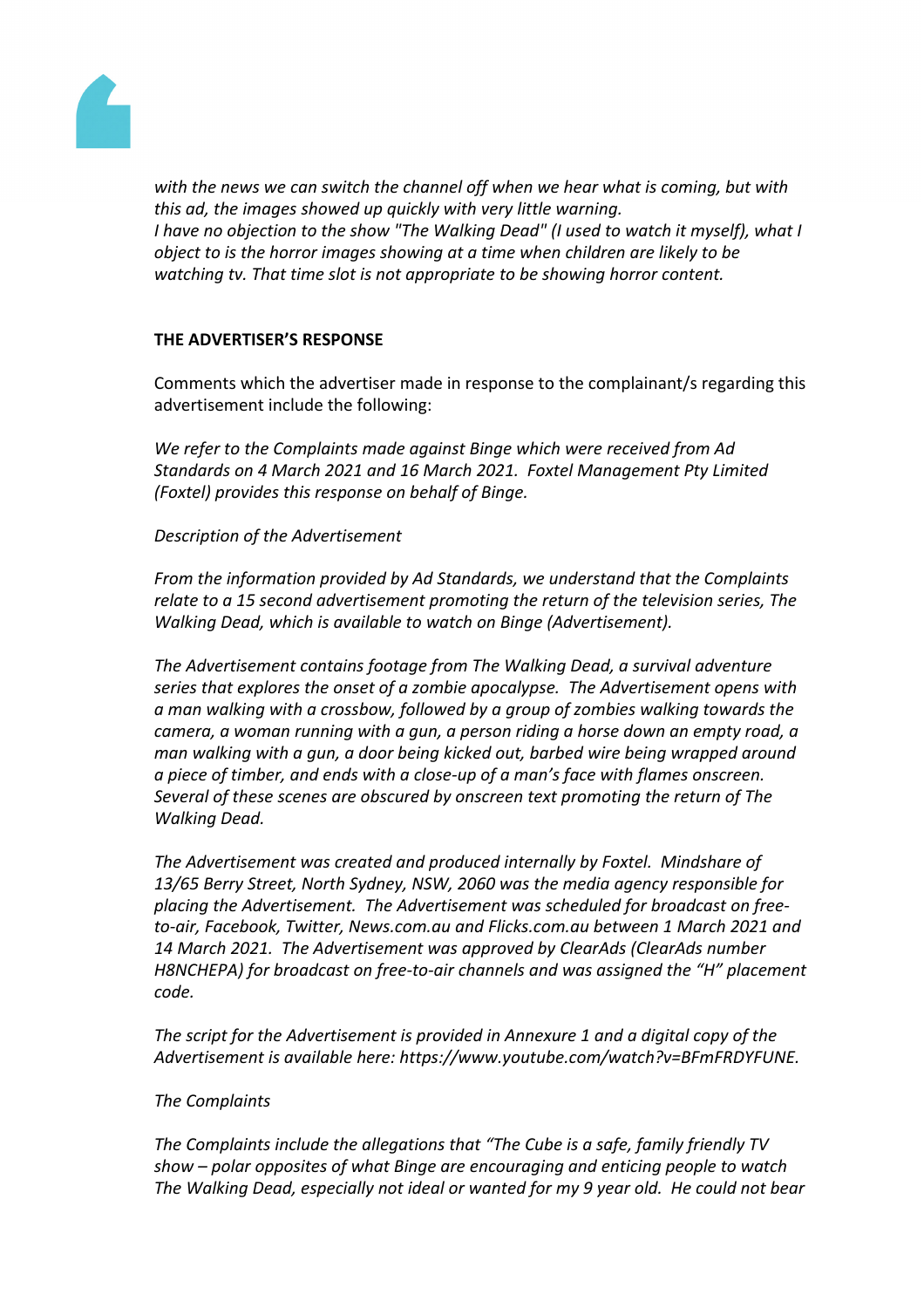

*to see the ad as it scared him. A person running with a gun, another with a crossbow and zombies" and that the Advertisement was broadcast during The Project at approximately 6.35pm and 6.42pm, and that "time slot is not appropriate to be showing horror content."*

*Applicable provisions of the AANA Code of Ethics*

*Section 2.3*

*Ad Standards has raised Section 2.3 of the Australian Association of National Advertisers Code of Ethics (Code) as the applicable provision in the context of the Complaints.*

*Section 2.3 requires that:*

*"Advertising shall not present or portray violence unless it is justifiable in the context of the product or service advertised."*

*The Advertisement contains scenes from the television series, The Walking Dead. Foxtel submits that these scenes, which are fleeting, and the sound effects used in the Advertisement, are mild in impact and unlikely to cause alarm and distress to the reasonable viewer. The Advertisement does not involve any confrontation with a direct threat to any person; and shows no explicit scenes of gore or scenes which are of a highly violent and graphic nature. We consider that the reasonable viewer would understand that the scenes depicted in the Advertisement are clearly unrealistic and fictional scenarios. Referring to the AANA Code of Ethics Practice Note, Foxtel does not consider that the content of the Advertisement falls within the stated guidelines as to the definition of "violence". The guidelines refer to a range of other depictions, including "sexual violence", "violence against animals" and advertising messages "condoning or encouraging suicide", and it is Foxtel's view that the actions depicted within the Advertisement do not constitute violence.* 

*If Ad Standards determined that the Advertisement depicted "violence", Foxtel's view is that the scenes are justifiable in the context of the product being advertised, namely the availability of the television series, The Walking Dead, on Binge. The visual representations within the Advertisement are from the television series and are a necessary and accurate indicator of the characters in the series and the themes that are explored. Foxtel submits that it is reasonable that the advertising materials have been produced to align with the series' narrative and as such, any depiction of violence within the Advertisement is justifiable within the context of the product being advertised.*

*In considering whether violence depicted in an advertisement is justifiable, Foxtel acknowledges that Ad Standards may have regard to the audience of the advertisement. The Advertisement was approved by ClearAds, who gave the Advertisement an approval rating of "H". ClearAds advises that "H" classified advertisements may be broadcast at any time of day, except during or adjacent to preschool and children's programs, with care taken when placing in programs likely to*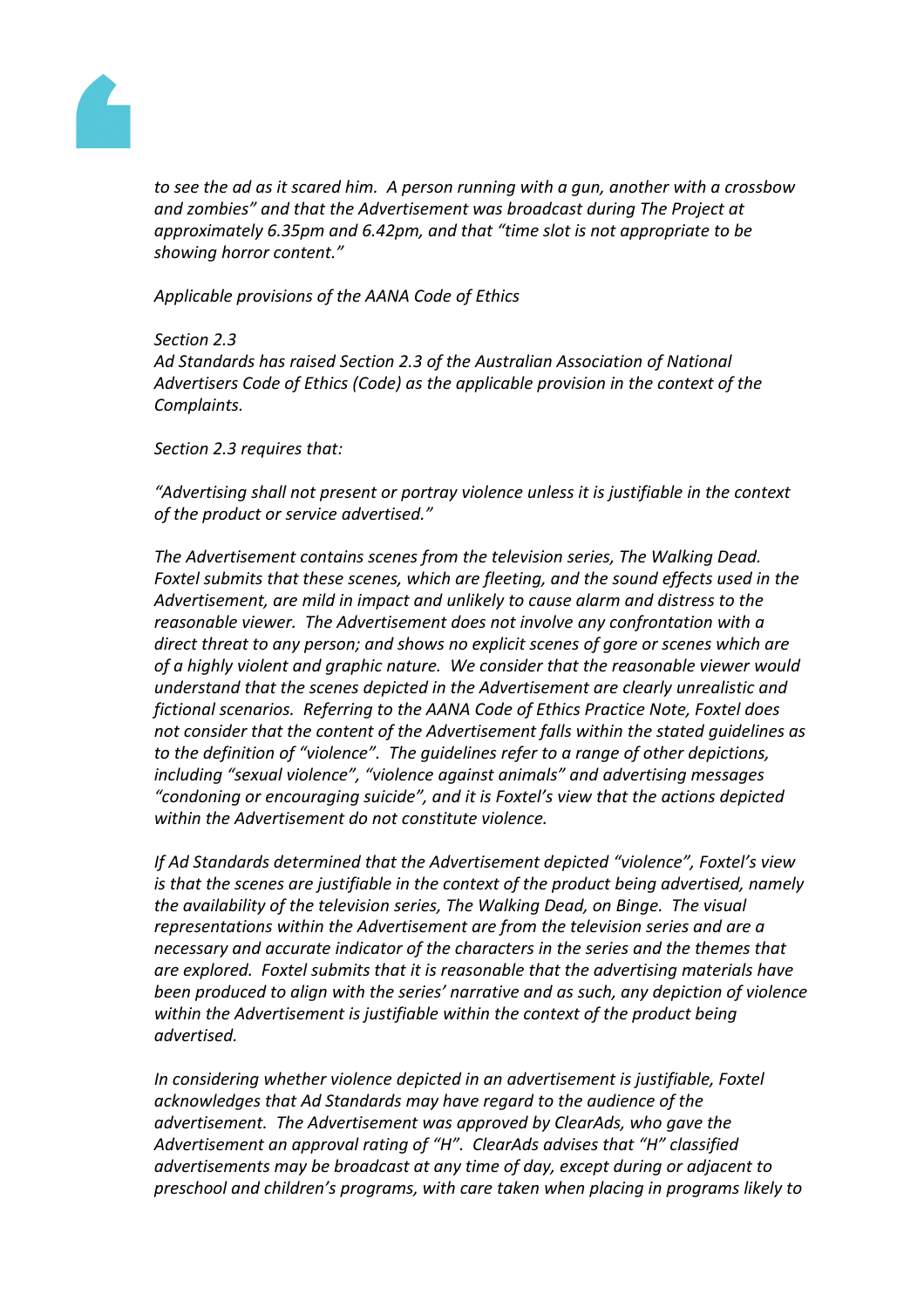

*attract a substantial child audience. While the obligation for the scheduling of advertisements on commercial television sits with the relevant commercial television broadcaster, we understand that the Advertisement has been scheduled in accordance with this approval rating, including during The Cube and The Project, which are not programs which would be considered preschool or children's programs.* 

*Referring to the AANA Code of Ethics Practice Note, where there is a broad audience which includes children, advertising for violent or horror movies or television shows should take care not include images that give the impression that a character has just committed violence against someone (e.g. a weapon with dripping blood), was the victim of violence (e.g. freshly severed limbs) or is about to commit violence against someone (e.g. gum aimed directly at a person or the viewer). In the event the Advertisement was viewed by a broad audience, Foxtel submits that while the Advertisement contained fleeting scenes from the television series, The Walking Dead, the scenes did not contain any of the aforesaid depictions of violence, and was therefore suitable for a broad audience.* 

*Foxtel notes Ad Standards has previously dismissed similar complaints. For example, Ad Standards did not consider that an advertisement for the horror film, Relic, presented or portrayed violence (case number 0229-20). While Ad Standards acknowledged that there was a menacing theme which some viewers may find uncomfortable, it considered that this theme was directly relevant to the film promotion. Overall, Ad Standards considered that the tone of this advertisement was frightening and contained a suggestion of violence but considered that the level of menace was not excessive in the context of an advertisement for a horror movie, and was justifiable in the context of the product advertised.* 

*For the above reasons, we submit that there is no depiction of violence as understood by most members of the community in the Advertisement and, accordingly, no breach of Section 2.3. Further, we submit that the Advertisement does not breach any other provisions of the Code.*

*Foxtel takes the Complaints very seriously and regrets any offence caused to the complainants or anyone else.*

## **THE DETERMINATION**

The Ad Standards Community Panel (Panel) considered whether the advertisement breaches Section 2 of the AANA Code of Ethics (the Code).

The Panel noted the complainants' concerns that the advertisement depicts and promotes inappropriate scenes showing weapons and zombies, and uses inappropriate language at a time when children can view the advertisement.

The Panel viewed the advertisement and noted the advertiser's response.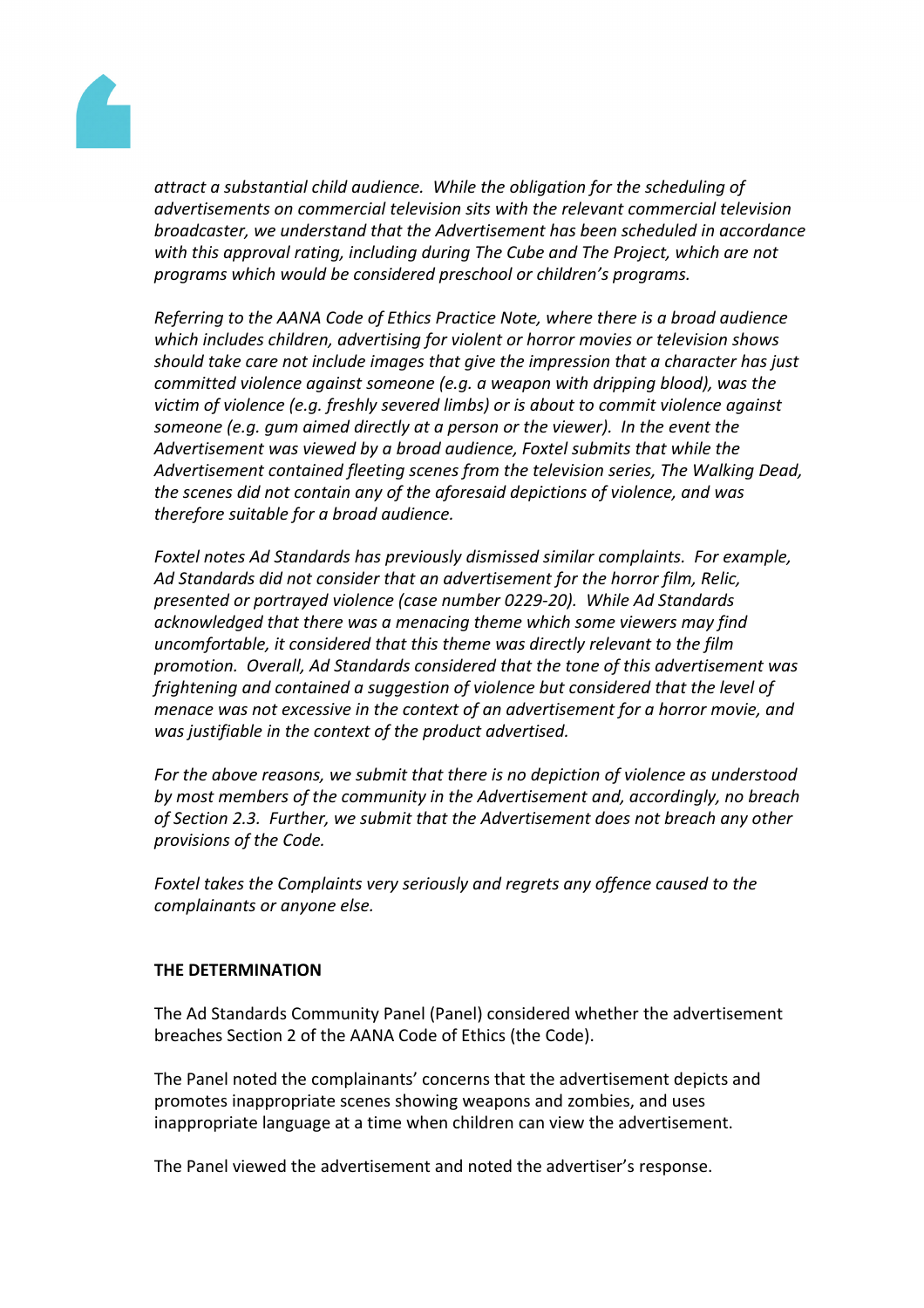

# **Section 2.3 Advertising or Marketing Communications shall not present or portray violence unless it is justifiable in the context of the product or service advertised.**

The Panel noted the Practice Note for this section of the Code which states "*Graphic depictions of violence or a strong suggestion of menace have been found to present violence in an unacceptable manner especially when visible to a broad audience which includes children. For example, advertising for violent or horror movies, tv shows or video games should take care not to include images that give the impression that a character has just committed violence against someone (for example, a weapon with dripping blood), was the victim of violence (for example, freshly severed limbs) or is about to commit violence against someone (for example, gun aimed directly at a person or the viewer) where there is a broad audience which includes children*".

## **Does the advertisement contain violence?**

The Panel noted that the advertisement does feature the characters holding weapons such as a crossbow and a firearm, and shows a character wrapping barbed wire around a bat. The Panel noted that the objects are not used towards any person or object in the advertisement however considered that the depiction of the objects may be considered to imply violence.

# **Is the violence portrayed justifiable in the context of the product or service advertised?**

The Panel noted that the advertisement was promoting a television program. The Panel noted that 'The Walking Dead' is a horror-drama program that contains violent action sequences and graphic imagery.

The Panel considered that the weapons depicted in the advertisement are not the focus of the scenes shown. The crossbow is shown on a man's back, the firearm is being held as a woman runs, and the bat is being held loosely at a man's side. The Panel noted that a close-up scene does show barbed wire being wrapped around a bat, however the Panel considered that large text on screen covers a lot of the image and children would not understand the context.

The Panel noted that the advertisement does depict a scene showing zombies, however noted that the zombies are shown art a distance and their features are not clear.

The Panel considered that the advertisement is highly stylised and does not show any blood or graphic imagery and the Panel noted that the advertisement does not show any weapon being used towards a person or object. The Panel considered that the violence in the advertisement would be considered by most members of the community to be mild.

The Panel noted that the advertised product is a television program. The Panel noted that 'The Walking Dead' is a horror-drama program that contains violent action